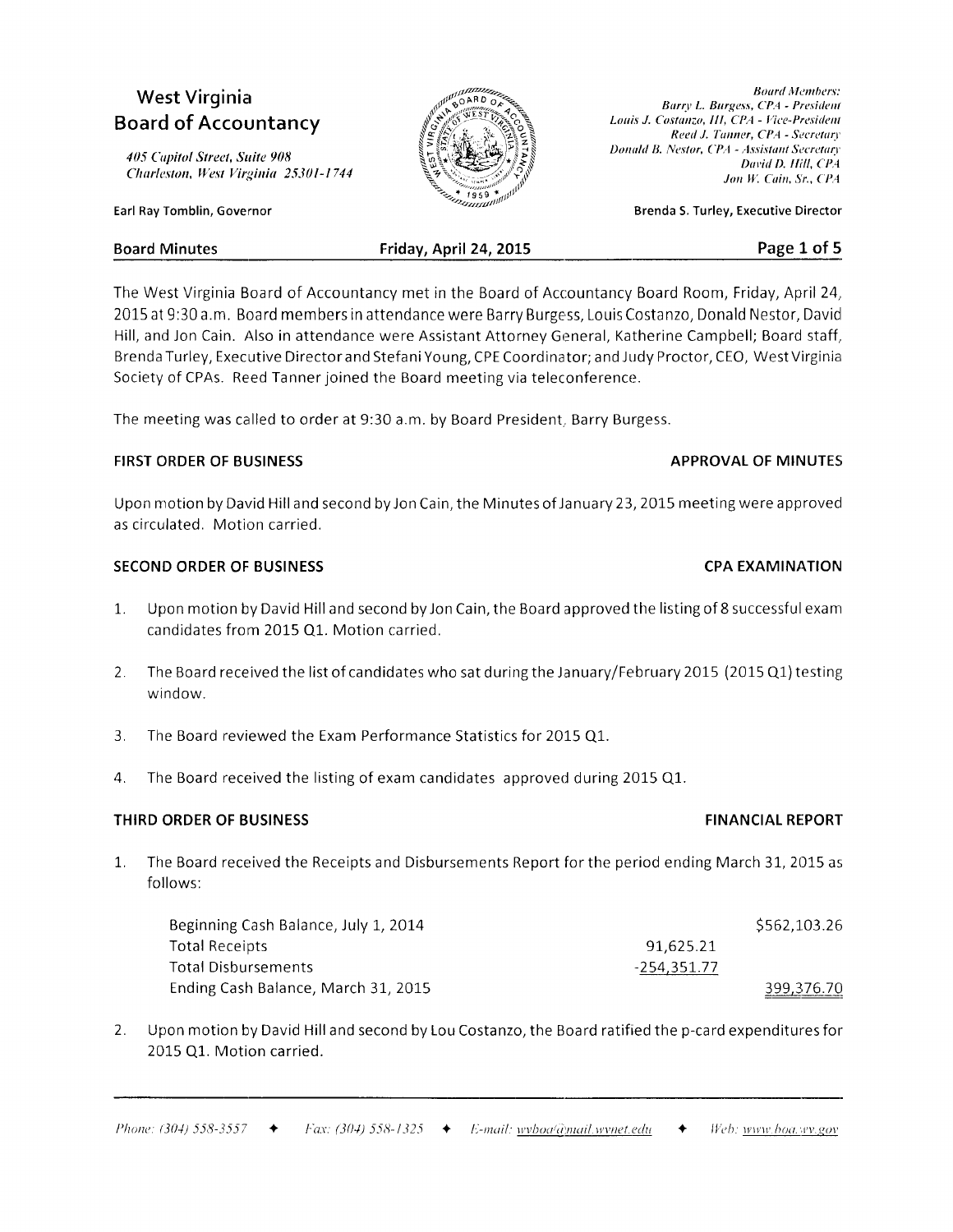3. Upon motion by Don Nestor, and second by David Hill, the Board approved the budget for the July 1, 2015 through June 30, 2016 as presented. Motion carried.

### FOURTH ORDER OF BUSINESS TECHNOLOGY TECHNOLOGY

Executive Director Brenda Turley gave a verbal report regarding the acquisition of a new e-database licensing system for the Board. She reported that WV Office of Technology had approved the RFQ for release to Purchasing on April 20, 2015. She will be submitting the documents to Purchasing through the wvOASlS system as soon as possible for review and release.

### FIFTH ORDER OF BUSINESS FIRMS FIRMS

- 1. The Board received the listing of firms approved during 2015 Q1.
- $2.$ Kate Campbell updated the Board regarding the result of the Supreme Court's Decision for the North Carolina Dental Board and when we could expect the WV Attorney General's recommendation on responses to firms who are performing ERISA audits and those who have PTIN registrations with the IRS. The Board directed Brenda Turley to send the necessary correspondence to the firms identified by the DOL who have performed ERISA audits in this state without benefit of an authorization to perform these services.

### SIXTH ORDER OF BUSINESS LICENSING & CPE

- The Board received the listing of those who were approved for licensure during 2015 Q1. 1.
- The Board received the CPE Status Report from Stefani Young regarding outstanding CPE deficiencies. a L.
- Per the Fifth Order of Business, Number 3 above, PTIN statuses were discussed at the same time as the ERISA audits. Upon motion by Jon Cain and second by Lou Costanzo, the Board directed Brenda Turley to send letters to those outstanding PTIN registrations on the most recent listing who are not currently active and to provide a copy of the letter to the IRS Office of Professional Responsibility. 3.

- 1. The Board reviewed the upcoming NASBA meetings. Upon motion by Don Nestor and second by David Hill, Jon Cain and Brenda Turley were authorized to attend NASBA's Eastern Regional Meeting in Baltimore, Maryland on June 24-26, 2015. Motion carried. Lou Costanzo and Brenda Turley will be attending the 108<sup>th</sup> Annual Meeting October 25-27 in Dana Point California.
- Brenda Turley and Stefani Young gave a report on the NASBA Executive Directors and Board Staff meeting in Tampa, Florida March 24-26,2015. Stefani reported that the new method of learning proposed in the revised Statement on Standards for CPE Programs was nano-learning. According to the Proposed Standards, nano learning is a tutorial program designed to permit a participant to learn a given subject in a ten-minute timeframe through the use of electronic media and without interaction 2.

### SEVENTH ORDER OF BUSINESS NASBA/PROPOSED LEGISLATION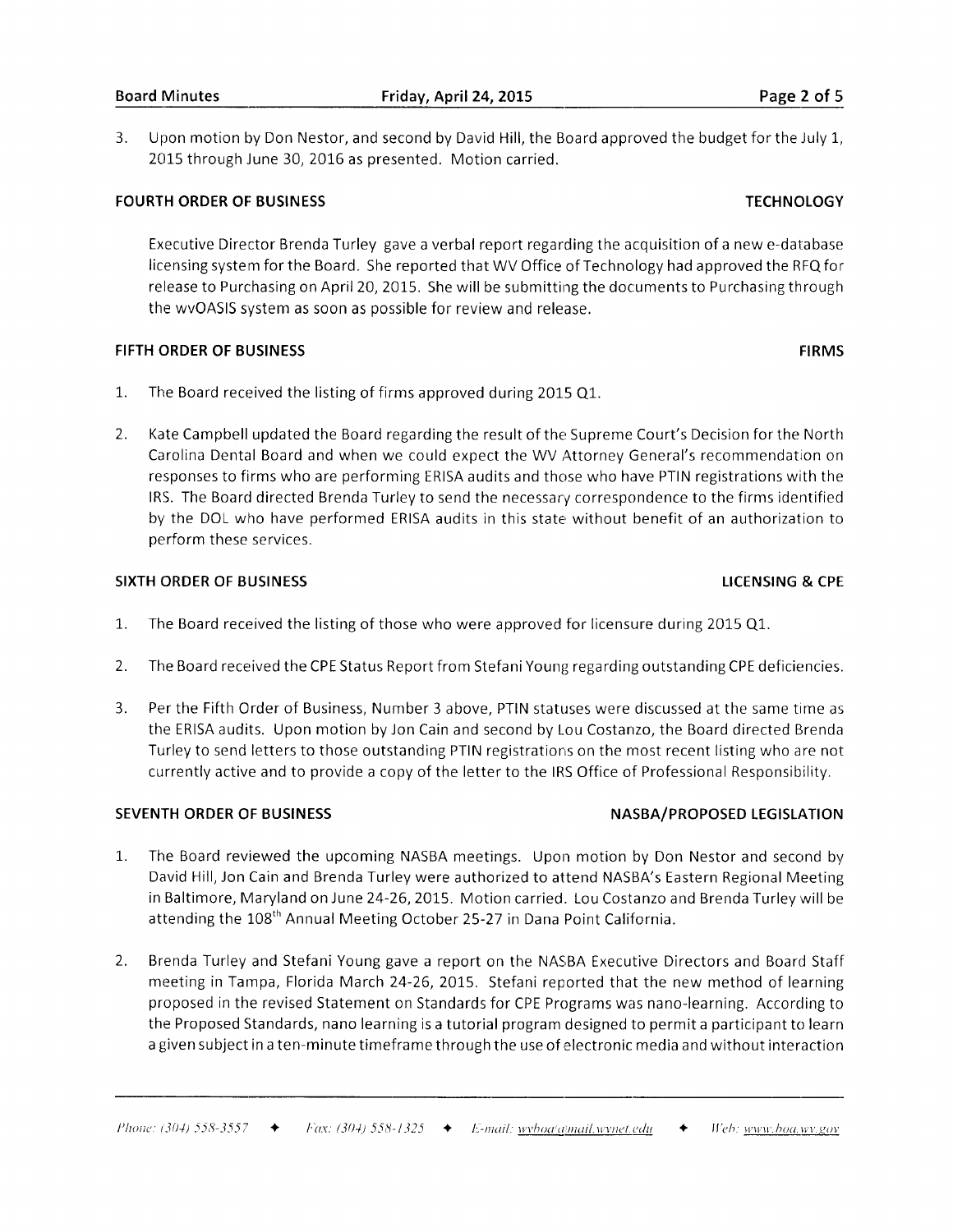with a real time instructor. Board members requested that Stefani keep them posted on the status of nano-learning in the Proposed CPE Standards.

Brenda Turley reported on the changes to the examination considered by AICPA. Some of the changes include allowing a candidate to sit twice in the same window for the sarne part and changing the name of one or more parts of the examination as a result of re-ordering exam content.

Brenda Turley reported on her visit to NASBA University from Apirl 7-9, 2015 in Nashville, Tennessee. Over the two-day visit, she became familiar with NASBA's staff and the services that NASBA offers to State Boards. One of the big take-aways from this visit were the differences between foreign credentialing services in side-by-side comparisons. She also reported that she will work with NASBA to create a Board newsletter.

- The Board considered additional legislative changes as a resull: of proposed changes to the Examination  $3.$ by AICPA. These changes will be considered in the Legislative Changes Committee meeting to be scheduled at a later date.
- A Upon motion by Jon Cain and second, by David Hill, the Board agreed to allow NASBA to provide West Virginia Candidate e-mailaddresses to Kansas State University for a research project. The project will be looking at the relationship between earning Advanced Placement credit and CPA exam performance, attitudes of board members toward granting APcredit and current board policies. Motion carried.
- $5<sub>1</sub>$ The Board members reviewed and discussed the NASBA Compliance Assurance Committee's report entitled Failed Report Guidance.

Board members broke for lunch at 12:20 p.m. and resumed the meeting at 12:54 p.m.

# EIGHTH ORDER OF BUSINESS COMPLAINTS

Upon motion by Jon Cain and second by Don Nestor, the Board entered into Executive Session at 12:55 p.m. pursuant to W. Va. Code § 6-9A-4 to consider disciplinary matters. Motion carried.

Upon motion by Don Nestor and second by David Hill the Board came out of Executive Session at 1:30 p.m. and made the following actions part of the record. Motion carried.

- In the matter of 2010-04 Upon motion by David Hill and second by Jon Cain, the Board directed that a letter be written advising the Respondent what parts of the Consent Order are still not in compliance. Until Consent Order has been fully executed, Respondent cannot sign off on any attest work. Motion carried.
- In the matter of 2013-01 H was noted that the Respondent filed his quarterly report timely and is currently in compliance with the amended consent order. This matter is continued.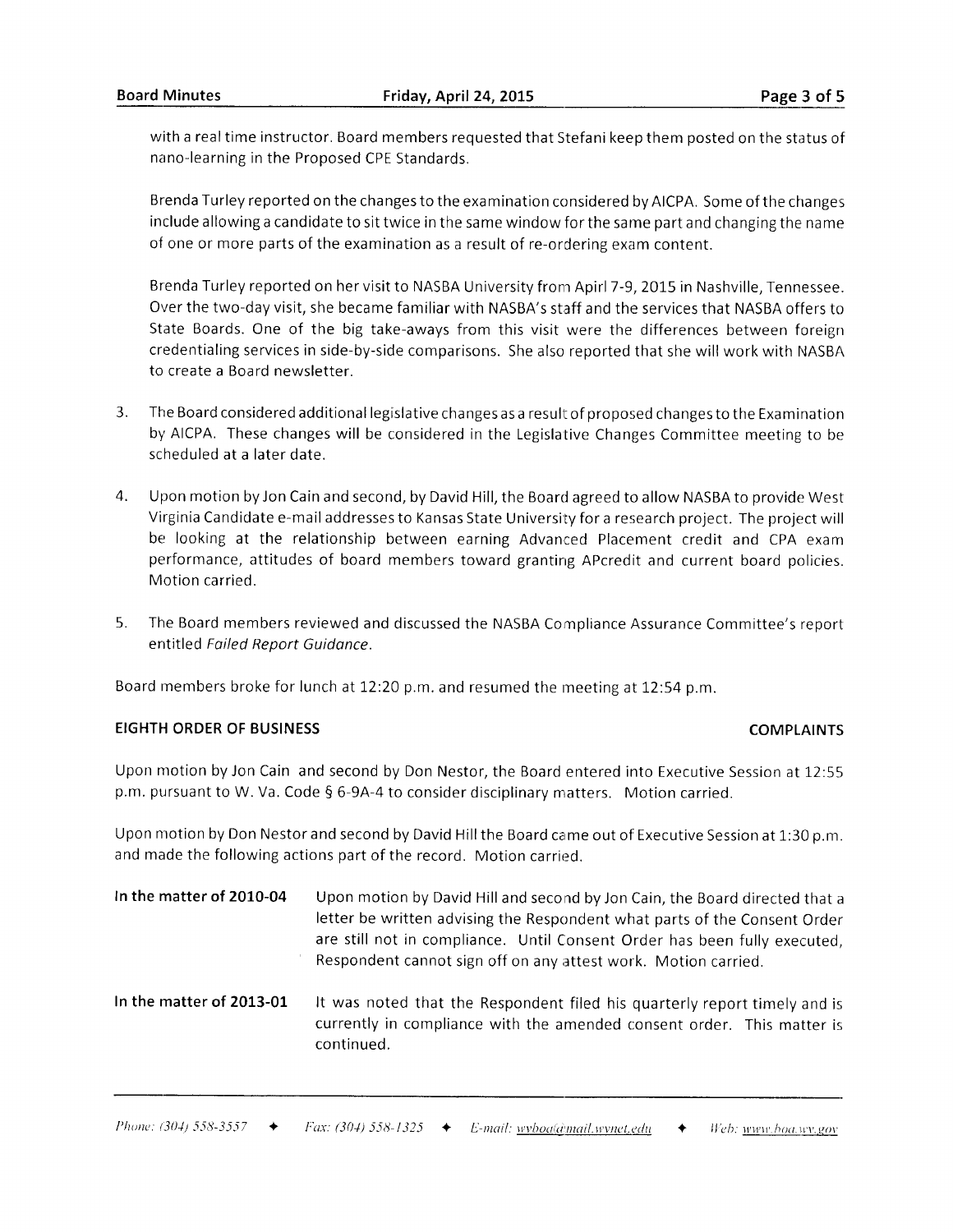In the matter of 2013-07 Upon motion by Don Nestor and second by David Hill, this matter is being held in abeyance for six months. Assistant Attorney General Kate Campbell will send letter to Respondent's attorney. Motion carried.

### NINTH ORDER OF BUSINESS OTHER

- t. Board members reviewed the request from Z. LeFevre to extend his rolling-18-month window an additional two months as a result of the release of a score of FAIL for a re-scored part he actually PASSED on July 30, 2014. He also requested that the highest score be retained for this Passed Part. Upon motion by Lou Costanzo and second byJon Cain, the Board agreed to the two month extension as well as acceptance of the highest score secured on the part re-tested. Motion carried. Don Nestor and David Hill left the Board room and abstained from participation in this action.
- $2.$ The Board reviewed a request from an exam candidate for modification of the CPA Exam due to a learning disability. Upon motion by David Hill and second by Jon Cain, the Board agreed to a allow the special accommodations of a quiet room and double time. Motion carried.
- 3. The Board reviewed a letter from a licensee requesting that the Board issue a position regarding any ethical considerations should a licensee withdraw from an engagement for which he had not been paid and could it result in a disciplinary action from the Board. Upon motion by David Hill and second by Lou Costanzo, the Board determined that the licensee was requesting legal advise, which is not within the jurisdiction of the Board. The Board also noted that disciplinary actions are considered on a caseby-case basis and the Board will not respond to hypothetical situations. Brenda Turley to inform licensee by letter. Motion carried. Jon Cain abstained from participation in this action.
- The Board reviewed information from a licensee concerning the firm name of another licensee. Aften considering the name on the firm's letterhead, upon motion byJon Cain and second by Don Nestor, the Board instructed Brenda Turley to write a letter requesting the firm to correct the format of the letterhead to that of the name approved by the Board. Motion carried. 4.

The above actions were considered while still in Executive Session

5. The Board reviewed the quotes of two providers to scan licensing documents for preservation and to eliminate the paper files. After consideration of all the details, upon motion by David Hill and second by Don Nestor, the Board agreed to accept the quotation provided by Precision Services Inc. for document scanning services not to exceed \$30,000. Motion carried.

### TENTH ORDER OF BUSINESS REQUESTS

1,. Upon motion by Lou Costanzo and second by Don Nestor, the Board approved hiring a summer intern at \$10.00 per hour to identify the disposition of 62 boxes of paper currently residing in the Board Office. The intern, under the direction of the Executive Director, will determine what needs to scanned and maintained in an electronic format or shredded and thrown awav. Motion carried.